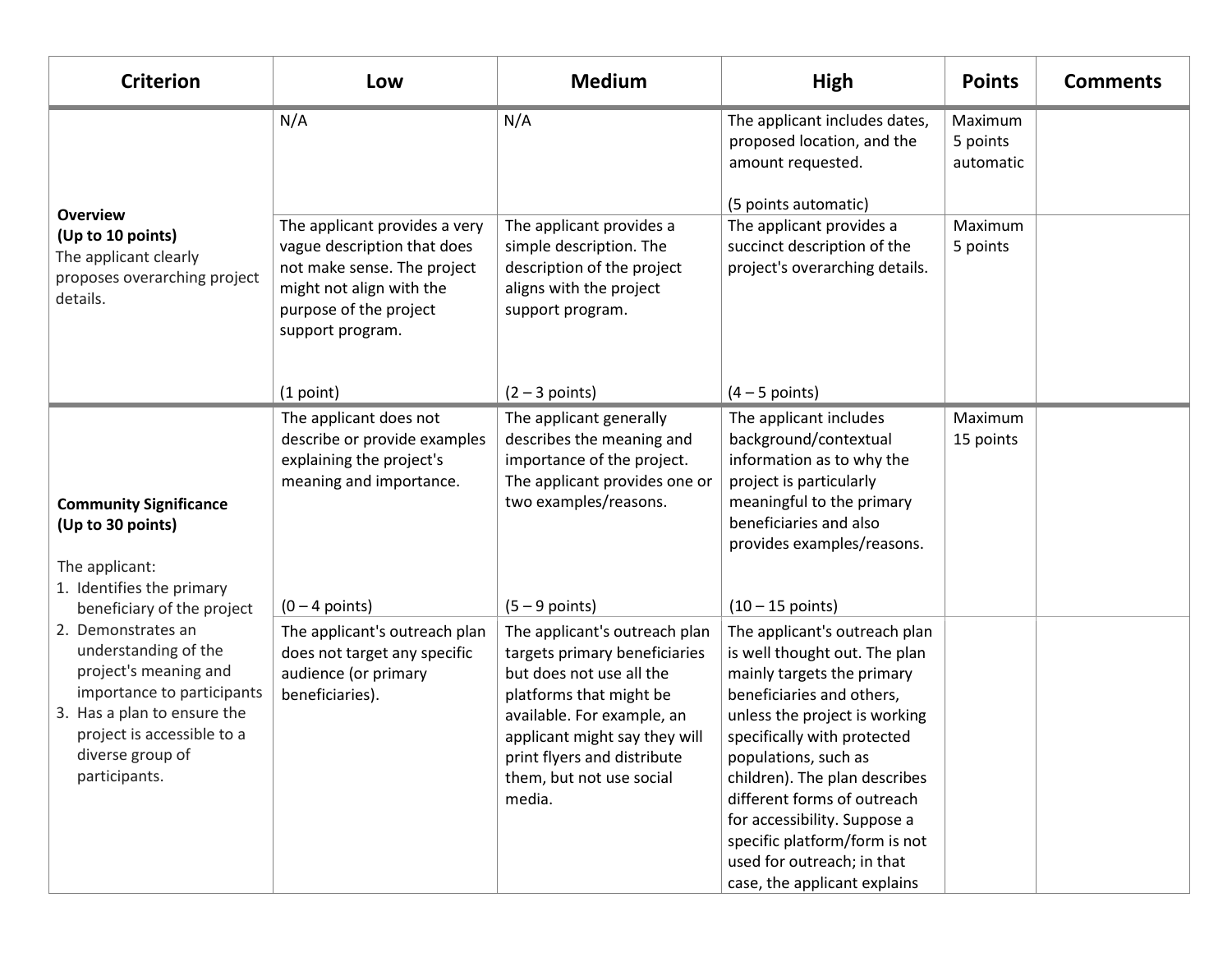| <b>Criterion</b>                                                                                                                                                                                                                                                                                                       | Low                                                                                                                                                                                                                                                                                            | <b>Medium</b>                                                                                                                                                                                                                                                                                      | High                                                                                                                                                                                                                                                                                                                                                                                                                                                                                                                      | <b>Points</b>        | <b>Comments</b> |
|------------------------------------------------------------------------------------------------------------------------------------------------------------------------------------------------------------------------------------------------------------------------------------------------------------------------|------------------------------------------------------------------------------------------------------------------------------------------------------------------------------------------------------------------------------------------------------------------------------------------------|----------------------------------------------------------------------------------------------------------------------------------------------------------------------------------------------------------------------------------------------------------------------------------------------------|---------------------------------------------------------------------------------------------------------------------------------------------------------------------------------------------------------------------------------------------------------------------------------------------------------------------------------------------------------------------------------------------------------------------------------------------------------------------------------------------------------------------------|----------------------|-----------------|
|                                                                                                                                                                                                                                                                                                                        |                                                                                                                                                                                                                                                                                                |                                                                                                                                                                                                                                                                                                    | why a platform is not being<br>used. This shows thought and<br>intentionality.                                                                                                                                                                                                                                                                                                                                                                                                                                            |                      |                 |
|                                                                                                                                                                                                                                                                                                                        | $(0 - 4$ points)                                                                                                                                                                                                                                                                               | $(5 - 9$ points)                                                                                                                                                                                                                                                                                   | $(10 - 15 \text{ points})$                                                                                                                                                                                                                                                                                                                                                                                                                                                                                                |                      |                 |
| <b>Artistic/Cultural Value</b><br>(30 points)<br>The applicant proposes a<br>project where<br>1. Arts and culture are the<br>primary experiences<br>2. Artists have an important<br>role in the design and<br>delivery of the project<br>3. The support materials are<br>evidence that the project<br>can be completed | The applicant lists the artistic<br>and cultural activities primary<br>beneficiaries will participate<br>in without significant detail.<br>The reviewer cannot envision<br>what the activities will be or<br>in what order. The list of<br>activities may be<br>disorganized and unclear.      | The applicant lists the artistic<br>and cultural activities. They<br>are in order and organized,<br>but the reviewer cannot<br>envision the entire project<br>and how it comes together<br>when the primary<br>beneficiaries participate,<br>and/or they are left with<br>questions and confusion. | The applicant highlights the<br>artistic and cultural activities<br>that the primary beneficiaries<br>will partake in when the<br>project is implemented. For<br>example, suppose the project<br>involves a series of<br>workshops. In that case,<br>there will be examples of<br>what activities will happen in<br>each workshop. Suppose the<br>project is a festival or<br>performance. In that case,<br>the applicant will describe<br>the different activities<br>throughout the day of the<br>festival/performance. | Maximum<br>15 points |                 |
|                                                                                                                                                                                                                                                                                                                        | $(0 - 4$ points)<br>The applicant does not (or<br>briefly) list the artists and<br>their role and participation in<br>the project. There is no<br>description of<br>responsibilities. Project may<br>be arts-focused but doesn't<br>have direct involvement of<br>artists.<br>$(0 - 4$ points) | $(5 - 9$ points)<br>The applicant specifically<br>describes how artists are<br>involved in the delivery of the<br>project, but doesn't describe<br>how artists have been<br>involved in the project<br>design.<br>$(5 - 9$ points)                                                                 | $(10 - 15 \text{ points})$<br>The applicant describes how<br>artists will be signifcanlty<br>involved in the project<br>design (e.g. timeline,<br>activities, and/or materials,<br>etc.) as well as in the delivery<br>of the project.<br>$(10 - 15 \text{ points})$                                                                                                                                                                                                                                                      |                      |                 |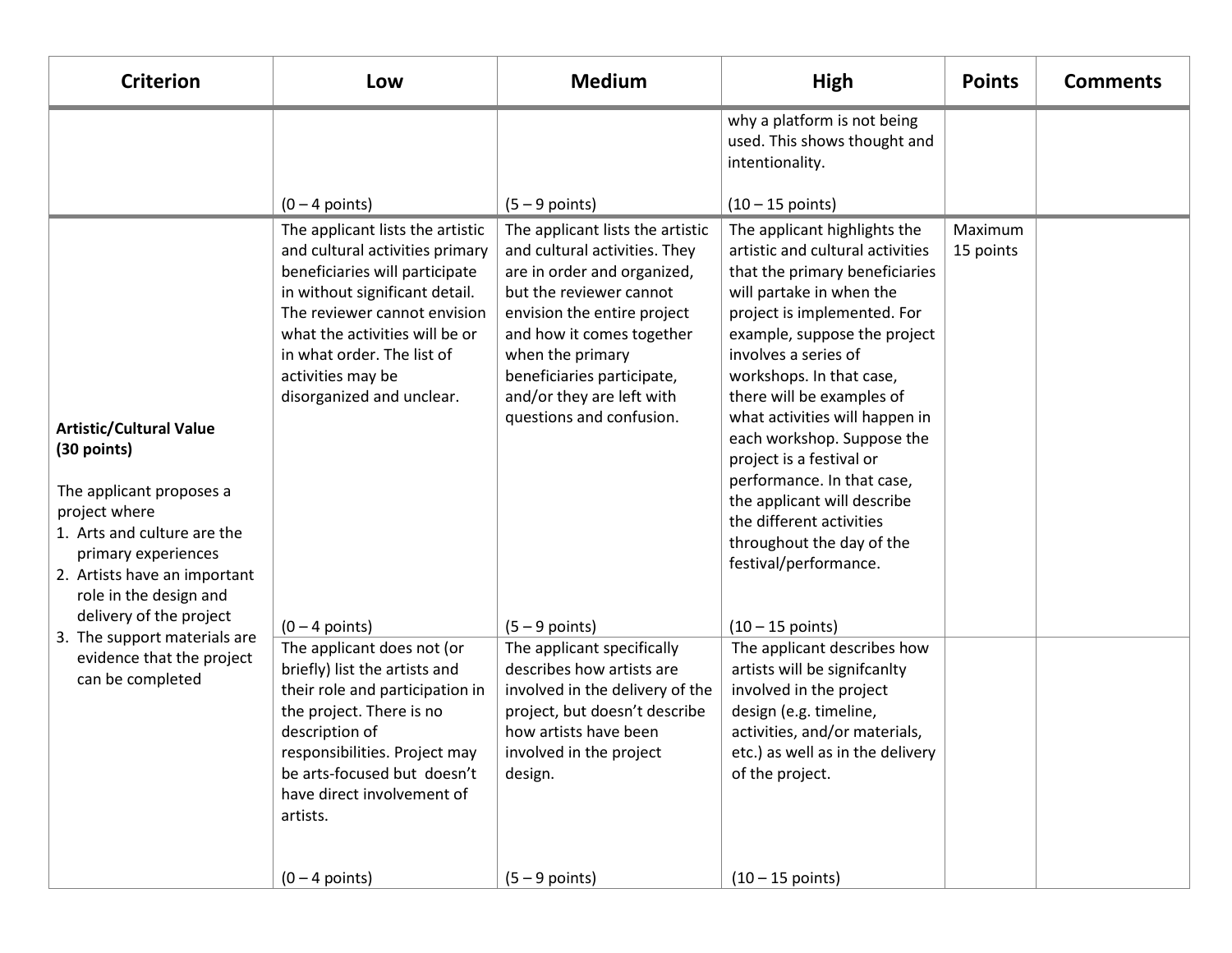| <b>Criterion</b>                                                                                                                                                    | Low                                                                                                                                                                                                                                                                                                                                              | <b>Medium</b>                                                                                                                                                                                                                                                                               | <b>High</b>                                                                                                                                                                                                                                                                                                                                                                   | <b>Points</b>         | <b>Comments</b> |
|---------------------------------------------------------------------------------------------------------------------------------------------------------------------|--------------------------------------------------------------------------------------------------------------------------------------------------------------------------------------------------------------------------------------------------------------------------------------------------------------------------------------------------|---------------------------------------------------------------------------------------------------------------------------------------------------------------------------------------------------------------------------------------------------------------------------------------------|-------------------------------------------------------------------------------------------------------------------------------------------------------------------------------------------------------------------------------------------------------------------------------------------------------------------------------------------------------------------------------|-----------------------|-----------------|
|                                                                                                                                                                     | The applicant does not<br>provide support materials.                                                                                                                                                                                                                                                                                             | The applicant provides<br>support materials (flyers,<br>artist work), but they don't<br>seem directly related to the<br>project activities.                                                                                                                                                 | The applicant provides<br>support materials for similar<br>events/activites in the past.<br>The applicant describes each<br>support material that allows<br>the reviewer to understand<br>what is happening in each<br>support material.                                                                                                                                      | Maximum<br>10 points. |                 |
| <b>Logistics and Feasibility</b><br>$(30$ points)<br>The applicant<br>1. Outlines a clear and<br>plausible planning<br>timeline;                                    | (0 points)<br>The applicant does not<br>provide a clear outline of the<br>planning activities. The<br>planning activities might not<br>align with the project<br>purpose. The applicant might<br>copy/paste the same<br>response they provided for<br>the day of the event question<br>and not provide information<br>about planning activities. | $(1 - 4)$<br>The applicant provides a<br>basic timeline that gets the<br>point across but needs more<br>detail. For example, the<br>applicant may include what<br>planning activities will<br>happen but may not include<br>when they will happen or<br>how.                                | $(5 - 10)$<br>The applicant provides a<br>detailed outline that answers<br>the (What, when, who, how).<br>This way, the reviewers can<br>envision the planning behind<br>the event.                                                                                                                                                                                           |                       |                 |
| Defines evaluation<br>2.<br>criteria of the success<br>of the project;<br>Provides a budget<br>3.<br>that reflects the<br>activities and is clear<br>and organized. | $(0 - 2$ points)<br>The applicant does not plan<br>to measure if the project will<br>be successful.                                                                                                                                                                                                                                              | $(3 - 6$ points)<br>The applicant has a vague<br>form to measure success.<br>This might be only an internal<br>evaluation after the fact<br>where project leaders meet<br>to talk about what worked<br>and what didn't work. This<br>feedback may or may not<br>include project leadership. | $(7 - 10$ points)<br>The applicant outlines the<br>project's specific goals and<br>has an evaluation plan to<br>measure at least two items:<br>Feedback from primary<br>beneficiaries and feedback<br>from the participating artists<br>and/or other arts and culture<br>workers.<br>An excellent evaluation plan<br>will measure success in three<br>areas: 1. Feedback from |                       |                 |